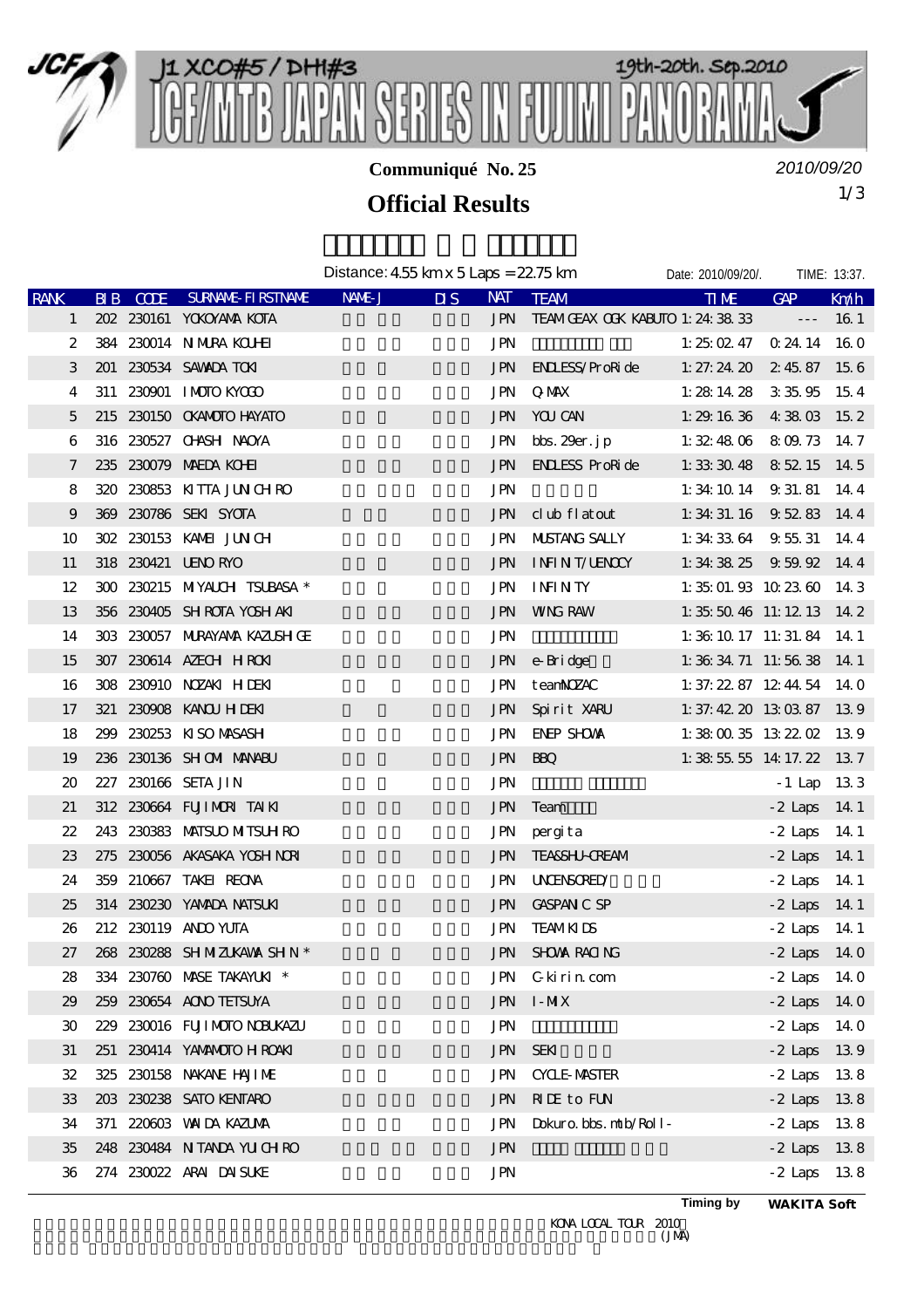

**Communiqué No. 25**

*2010/09/20*

## 2/3 **Official Results**

|              |                 |                               |        |                           |            |                         | Date: 2010/09/20/. |                | TIME: 13:37. |
|--------------|-----------------|-------------------------------|--------|---------------------------|------------|-------------------------|--------------------|----------------|--------------|
| <b>RANK</b>  | <b>BIB CODE</b> | SURVANIE FIRSTIVANIE          | NAME J | $\overline{\mathbf{u}}$ s | <b>NAT</b> | <b>TEAM</b>             | <b>TIME</b>        | <b>GAP</b>     | Km/h         |
| 37           |                 | 207 230574 ISHTA TAKEH RO     |        |                           |            | <b>JPN BRIDLER</b>      |                    | $-2$ Laps      | 137          |
| 38           |                 | 269 230165 ADACH FUMIO        |        |                           | JPN        | Spirit XARU             |                    | $-2$ Laps 13.7 |              |
| 39           |                 | 301 230103 FURUKORI KIYOSH    |        |                           |            | JPN minzuu              |                    | $-2$ Laps 137  |              |
| 40           |                 | 336 230054 SAKAKIBARA RAUCH   |        |                           |            | JPN NOU CYCLING NEXT    |                    | $-2$ Laps      | - 136        |
| 41           |                 | 335 230321 KOMORI SEIJI       |        |                           | <b>JPN</b> |                         |                    | $-2$ Laps 136  |              |
| 42           |                 | 278 230296 KOZUM NBUHRO       |        |                           | <b>JPN</b> |                         |                    | $-2$ Laps 136  |              |
| 43           |                 | 266 230281 SATO SHN CH        |        |                           | <b>JPN</b> | $\alpha$                |                    | $-2$ Laps 136  |              |
| 44           |                 | 221 230191 CKA MITSUO         |        |                           | <b>JPN</b> |                         |                    | $-2$ Laps      | - 135        |
| 45           |                 | 216 230407 YAMADA GO          |        |                           | <b>JPN</b> | <b>B</b>                |                    | $-2$ Laps 13 5 |              |
| 46           |                 | 365 230350 MURA TAKAYUKI      |        |                           | <b>JPN</b> |                         |                    | $-2$ Laps 13.5 |              |
| 47           |                 | 242 230226 NOZAWA KAZUNORI    |        |                           | <b>JPN</b> | 3 <sub>CP</sub>         |                    | $-2$ Laps      | 133          |
| 48           |                 | 247 230164 TAKED CH YOSH HTO  |        |                           | JPN UNS    |                         |                    | $-2$ Laps 133  |              |
| 49           |                 | 246 230573 CKANDIO KAZUYA     |        |                           |            | JPN TEA&SHU CREAM       |                    | $-2$ Laps      | 133          |
| 50           |                 | 224 230815 AND HROSH          |        |                           |            | JPN HAPPY RIDE          |                    | $-2$ Laps 133  |              |
| 51           |                 | 270 230710 TAJIKA YUCH        |        |                           |            | JPN GOD HLL             |                    | $-2$ Laps 133  |              |
| 52           |                 | 234 230295 YODA TAKANARI      |        |                           |            | JPN bbs 29er. Jp        |                    | $-2$ Laps      | - 13 3       |
| 53           |                 | 241 230283 HRAI KO            |        |                           |            | <b>JPN UMNO WRKS</b>    |                    | $-2$ Laps      | 132          |
| 54           |                 | 223 230649 ICH KAWTETSUYA     |        |                           | JPN RT     |                         |                    | $-2$ Laps 132  |              |
| 55           |                 | 280 230522 MASU YASUNOBU      |        |                           |            | JPN volca<br><b>BOM</b> |                    | $-2$ Laps      | 132          |
| 56           |                 | 277 230221 ENOMOTO KAZUKI     |        |                           | <b>JPN</b> |                         |                    | $-2$ Laps 132  |              |
| 57           |                 | 290 230912 ON HROYASU         |        |                           | <b>JPN</b> | R                       |                    | $-2$ Laps 132  |              |
| 58           |                 | 353 230559 TSUII YOSUKE       |        |                           |            | <b>JPN HEART MEW</b>    |                    | $-2$ Laps 132  |              |
| 59           |                 | 255 230776 NAKAHARA YOSH TAKA |        |                           |            | JPN TeanMaX/STOROK      |                    | $-2$ Laps 132  |              |
| $60^{\circ}$ |                 | 360 230706 ISHKAWA SUGURU *   |        |                           | <b>JPN</b> | MRT                     |                    | $-2$ Laps      | - 13 1       |
| 61           |                 | 296 230135 NONCA TAKEH RO     |        |                           | <b>JPN</b> |                         |                    | $-2$ Laps 13 1 |              |
| 62           |                 | 382 230276 UENURA MASAH KO    |        |                           | JPN        | C ub SY-Nak             |                    | $-2$ Laps 13 1 |              |
| 63           |                 | 264 230322 YANO TAKUYA        |        |                           | <b>JPN</b> |                         |                    | $-2$ Laps      | 13 1         |
| 64           |                 | 348 230282 HASH MOTO KANJI    |        |                           | <b>JPN</b> |                         |                    | $-2$ Laps 130  |              |
| 65           |                 | 368 230505 SAMATA MASATO      |        |                           | <b>JPN</b> |                         |                    | $-2$ Laps      | 130          |
| 66           |                 | 219 230175 TANA KIN HKO       |        |                           | JPN        | MB                      |                    | $-2$ Laps 12.9 |              |
| 67           |                 | 344 230725 KOTOU YU CH        |        |                           | <b>JPN</b> |                         |                    | $-2$ Laps 128  |              |
| 68           |                 | 362 230714 AKIYANA DAISUKE    |        |                           | <b>JPN</b> |                         |                    | $-2$ Laps 12.7 |              |
| $\omega$     |                 | 355 230324 NOGAM MAKOTO       |        |                           | <b>JPN</b> |                         |                    | $-2$ Laps 12 5 |              |
| 70           |                 | 281 230380 ISH YAVA YASUO     |        |                           | JPN        |                         |                    | $-2$ Laps      | 125          |
| 71           |                 | 364 230555 KURO VA YASUSH     |        |                           | JPN        | <b>DNGHS</b>            |                    | $-2$ Laps 124  |              |
| 72           |                 | 376 230051 ENDUHRON           |        |                           | <b>JPN</b> | <b>ENLESS/ProRide</b>   |                    | $-2$ Laps 124  |              |

**Timing by** *WAKITA Soft*